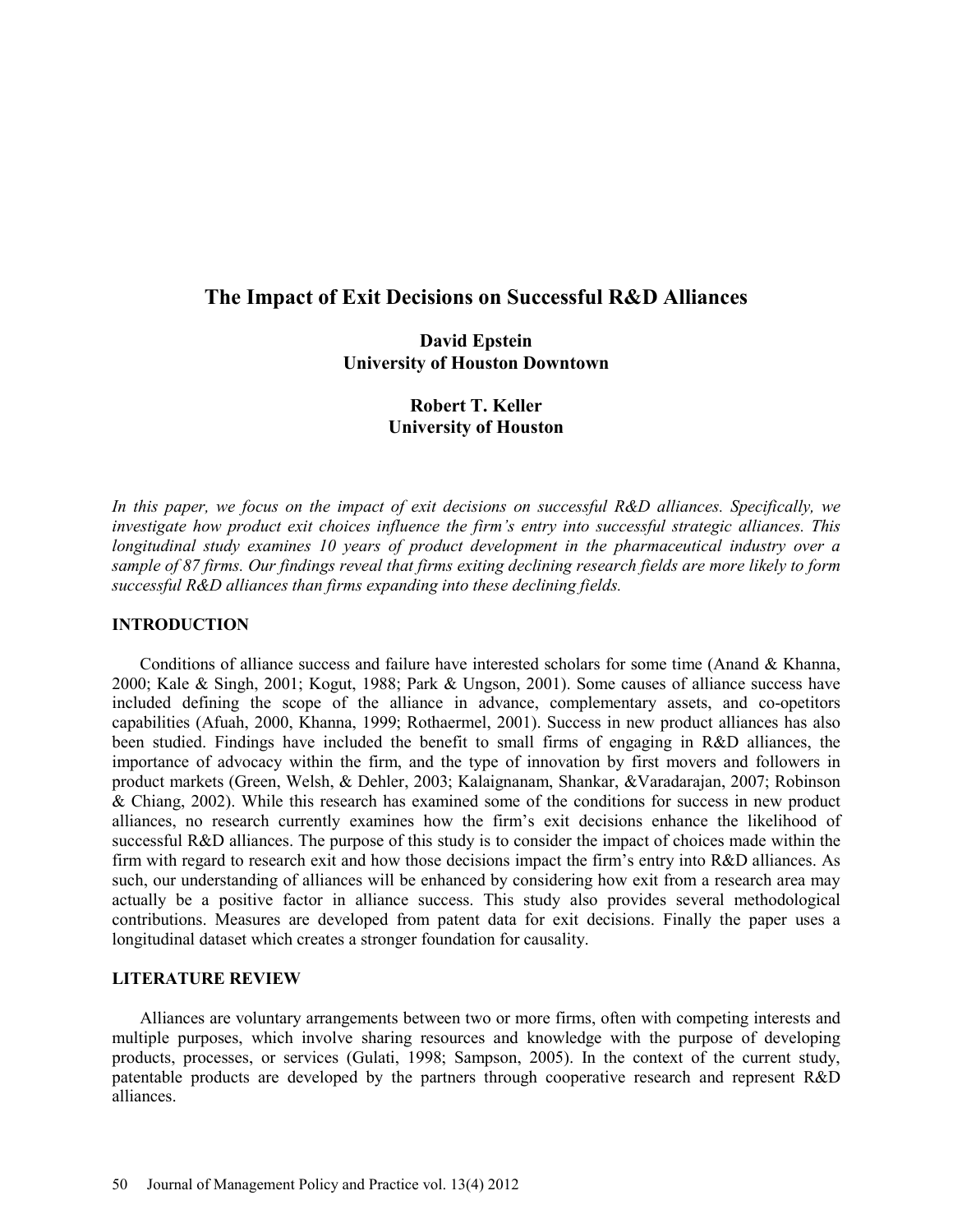Although alliances offer promise to businesses that use these arrangements, these alliances often fail (Kogut, 1998). In fact over 40 percent of alliance partners are dissatisfied with the result of their business arrangement (Bleeke  $\&$  Ernst, 1993). Causes of this failure may include coordination challenges, governance issues, poorly defined scope and fundamental conflicts of interest (Kogut, 1998; Oxley & Sampson, 2004; Sampson, 2005).

Elements leading to alliance success have also been studied. Prior alliance experience with specific partners, general alliance experience with other partners, behavioral uncertainty, firm age of alliance participants and possession of complementary assets have all been related to alliance success (Anand & Khanna, 2000; Lai & Chang, 2010; Rothaermel, 2001; Rothaermel & Boeker; 2008, Sampson, 2005). In the following section we consider the impact of the firm's order of entry on subsequent alliance success.

### **THEORY AND HYPOTHESIS**

#### **Product Development, Product Exit, and R&D Alliances**

In this section we explore the relationship between exit from research in technological fields and the formation of R&D alliances. More specifically we address the question whether firms that exit from declining research areas are more likely to form successful R&D alliances. Dosi (1988) discusses several ways that organizations develop knowledge bases. The most common method to increase technological knowledge in the firm is through in house R&D. Firms develop products along a particular trajectory which is influenced by prior events. Development of products along a particular trajectory increases the organizations ability to innovate in that direction (Sydow, Schreyogg, & Koch, 2009).

Grant (1996) also observes that firms can coordinate knowledge more efficiently in many instances. She suggests that when firm's product and knowledge bases are not well aligned, opportunities exist to exchange knowledge outside the firm.

Little research has explored factors influencing the firm's exit in research fields; however some related research on product markets has been conducted. The following discussion and arguments are based on the fact that product development and exit involve various subcomponents. One example of this can be found in research activity that leads up to the actual product. Clearly there is not a one to one relationship between research activity and product development; however that activity is nevertheless indicative of the organizations technological trajectory and goals with regard to product development.

Green et al (2003) finds that products having greater levels of management advocacy are less likely to be terminated. Management advocacy is also influenced by resource investments and technical and business experience related to the product. De Figueiredo and Kyle (2006) observe that competition increases the likelihood of product exit. They further find that more innovative products have a lower exit rate. Competition may be fierce in high tech industries such as pharmaceuticals. This suggests that product exits will occur with relatively greater frequency. Counterbalancing this is that exit from more innovative products will occur more slowly. One response to competitive pressures within an industry is to form alliances (Gimeno, 2004). Additionally the need to develop new products should increase the value and likelihood of alliance formation (Gerwin & Ferris, 2004). If less innovative products are being dropped then it seems likely that firms will seek to develop more innovative products than the ones they discontinued. However the development of new products may require the change of the firm's current technological trajectory and movement into new technological fields.

Uncertainty also influences alliance formation when technological uncertainty and government regulation is high (Lopez-Gamero, Molina-Azorin, & Claver-Cores; Tushman & Anderson, 1986). When firms exit product markets, their need to replace products introduces technological uncertainty. One option for addressing technological uncertainty is to share the risks of research with a partner. Thus the uncertainty arising from the firm's movement out of familiar technological fields should encourage the firm to seek R&D alliances. Decentralization can further enhance innovation by engaging multiple sources of information and enhancing interaction (Damanpour, 1991). Decentralization may also enhance knowledge production within firms (Pertusa-Ortega, Zaragoza-Saez, & Claver-Cortes, 2010). Firms exiting product markets often need to produce new knowledge within the firm. Similarly, alliances can be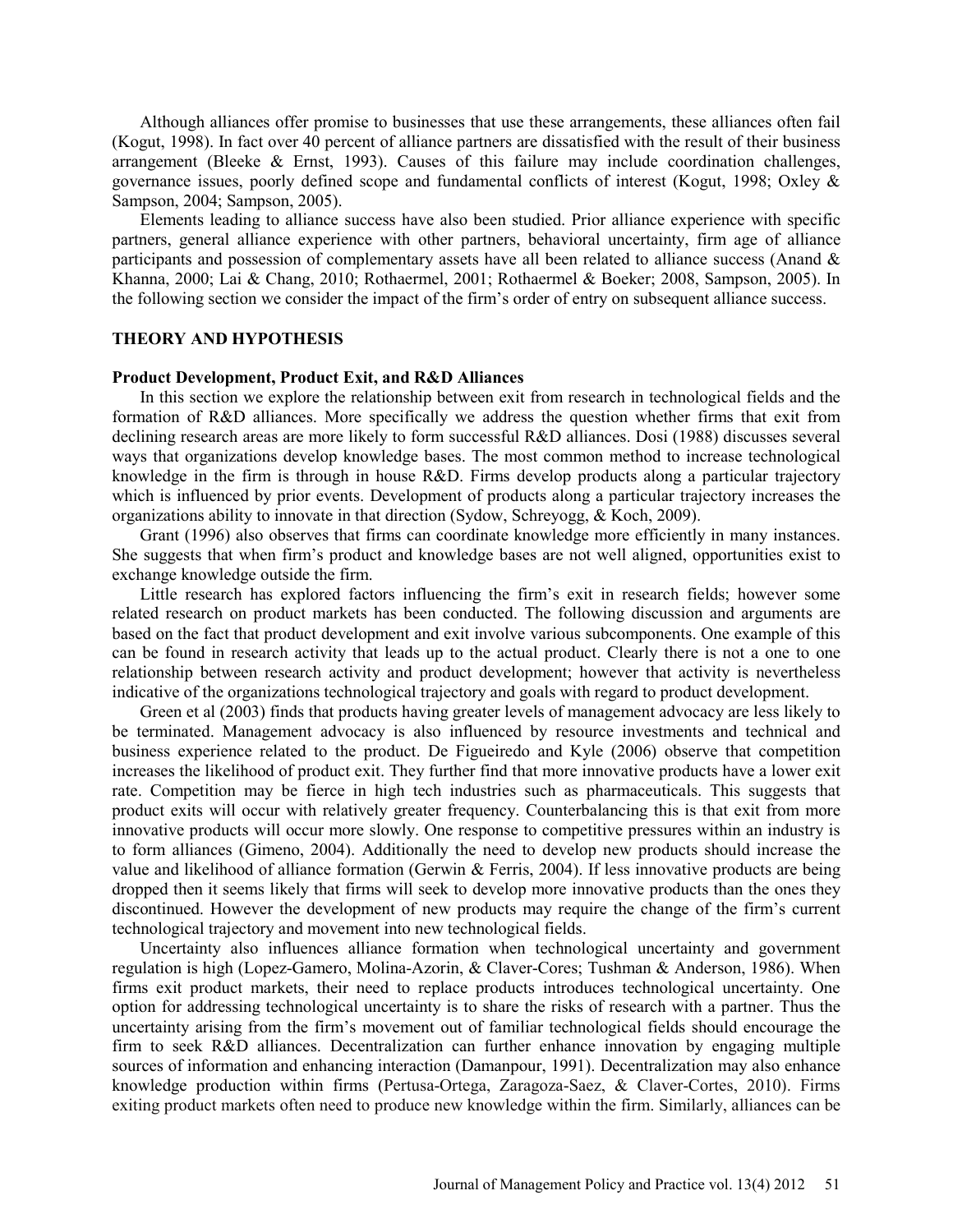a productive form of decentralization. Taken together, the need to produce new knowledge within the firm as a result of product exits will enhance the need to decentralize through alliances.

More generally what do firms signal when they build on their existing technological base or exit from product markets? They might be signaling their satisfaction or dissatisfaction with the product development process. When innovation in a specific area increases, firms may be implying that they are satisfied with their expertise in that area and wish to continue development (Sydow et al, 2009). Conversely firms exiting product markets may be implying that they lack the expertise or resources to continue innovation in that area or simply their belief that exiting unproductive technological fields may free up resources for innovation in other areas.

Firms exiting existing product markets may free up resources to be used on other projects. The first place for firms to look would be in house R&D. However the needed knowledge and resources may be lacking within the firm. In these instances firms may have sufficient incentive to engage in R&D alliances in spite of the risks of knowledge appropriation by other firms. On the other hand, firms building on existing product knowledge possess fewer reasons to risk losing their valuable knowledge to potential partners.

*Hypothesis 1: Firms exiting early from research in declining product development fields in the pharmaceutical industry will form more successful R&D alliances than firms that exit research later from these fields.*

### **METHODS**

#### **Sample**

The sample consists of publicly traded firms in the pharmaceutical industry (SIC codes 2833 and 2834). This industry is a subset of the industries used by Schilling and Phelps (2007) in their study of interfirm collaboration networks. They specifically chose firms from industries designated as high technology by the Bureau of Labor Statistics. These firms were chosen for two reasons. This study examines product exit choices; therefore choosing an industry that has a moderate to large amount of product development occurring is essential in order to examine its effect on alliance formation. Secondly, patent data are used to determine measures of product development. Therefore, it is essential that firms in the selected industry file patents so that other measures can be constructed from the patent data.

Companies were chosen that had data available in January 1997 on Mergent Online. Mergent Online provides a database of 15,000 U.S. companies listed on the NYSE, AMEX, and NASDAQ exchanges. This database consists of active and inactive firms. The list of firms chosen from Mergent was accessed by SIC code and year selections. Firms in this study were listed as United States businesses or businesses whose primary headquarters was located in the United States. The primary purpose in choosing firms based in the United States was to control for cultural differences across countries that might influence alliance formation.

#### **Dependent Variable**

The dependent variable in this study is total partnerships formed. In this study partnerships represent R&D alliances that produced patents. As a result, this variable defines successful R&D alliances rather than R&D alliances in general since such alliances are not guaranteed to produce patentable results. The partnerships were obtained from the patents filed. When multiple company names appeared in the assignee field, these were treated as partners in that specific patent. In this study, the concern is with alliances formed outside of the company. Therefore, alliances formed between the company and its subsidiary or permanent joint ventures were not included in this measure. All partnerships consist of two or more companies that are separate entities. Partnerships are considered to be dyadic. Therefore, when these partnerships consist of more than two entities, all two party combinations are included in the partnership count. Thus a three party alliance contains three two party combinations.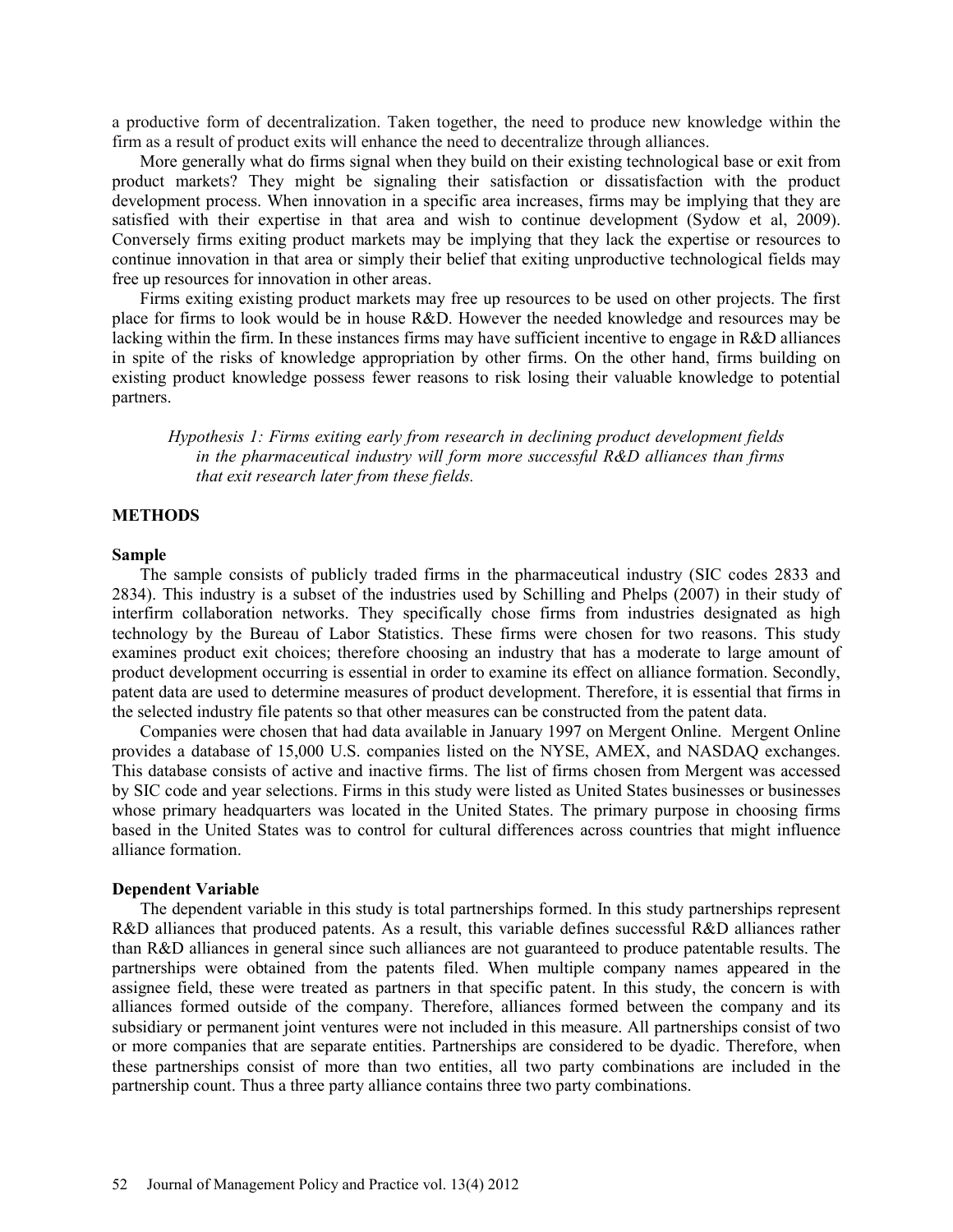#### **Independent Variables**

The independent variable chosen for the study of R&D alliance formation is product exit. This variable is measured using structural decomposition analysis (SDA). SDA is an econometric technique that is designed to isolate the elements of change. The development of these measures followed the work of Mendonca and Fai (2007). The authors measure technological change using patent data from high technology industries. In the original paper, these measures were constructed for industries, however in the current study; our measure of product exit replaces industry with firms. At the firm level, Mendonca and Fai's variables can be used to examine product exit choices. The measure is calculated as follows:

 $t-1$ ,  $t =$  subscripts for initial year and final year of the period under consideration Let  $p = a$  patent class  $(1...N)$  $j = a$  firm  $(1...N)$  $t = year (1...10)$  $i =$ industry  $(1..3)$  $\tau$  = technologies share of patents in the patent class.  $\tau = \frac{P}{k}$  $\tau = \frac{p}{l}$  where k is the total of all patents.  $\phi$  = firm j's share of all patents in a patent class.  $\phi$  = *p pj*

The following equation defines the measure:

$$
\sum_{p=1}^{N} (\tau_{pt-} \tau_{pt-1})(\phi_{pt-} \phi_{pt-1})
$$
 for a firm j in an industry i.

The measure for exit from a declining research field is represented by the extent to which firms have lost total share of patents through movement out of the declining fields referred to as product exit. When the second term is negative, product exit is measured. The measure represents decreases in the patent share of a product class in the technological environment from the previous period. When the first term is also negative, the firm is decreasing their share of a patent class from the previous period. Taken together the equation represents the decline of the firm's technology in a specific area when the share of patents in the in that technological area is decreasing. When both terms are negative, the firm is exiting from a declining technological field. However when the first term is positive, it shows that the firm is increasing their patent holdings in a declining technological field. When the number resulting from this equation is positive, firms are exiting from declining research fields.

Mendonca and Fai (2007) reduced the patent classes into 9 broader classes. However in the current study, the actual patent classes provided by the United States Patent and Trademark Office (USPTO) are used to avoid contamination of the measure by misclassification. The data for these measures is obtained from the USPTO. First total patents issued by year are obtained. Next, total patents per year for each class that any firm in the database filed is determined. Finally the total number of patents filed by each firm in each class in each year is obtained. From this data, exit is measured.

## **Control Variables**

Ahuja (2000) suggests a number of control variables that might affect alliance formation. Four of those variables are included in this study. Current ratio controls for financial liquidity and is the ratio of current assets to current liabilities. Ahuja suggests that the desire for liquidity might drive firms into partnerships. Return on assets (ROA) represents financial performance. Financial performance might influence firms to engage in partnership activity, either in order to improve that performance or perhaps as an indicator that the firm has the financial ability to follow through on partnership obligations. The third variable included is debt/equity ratio which measures the leverage characteristics of the firm. The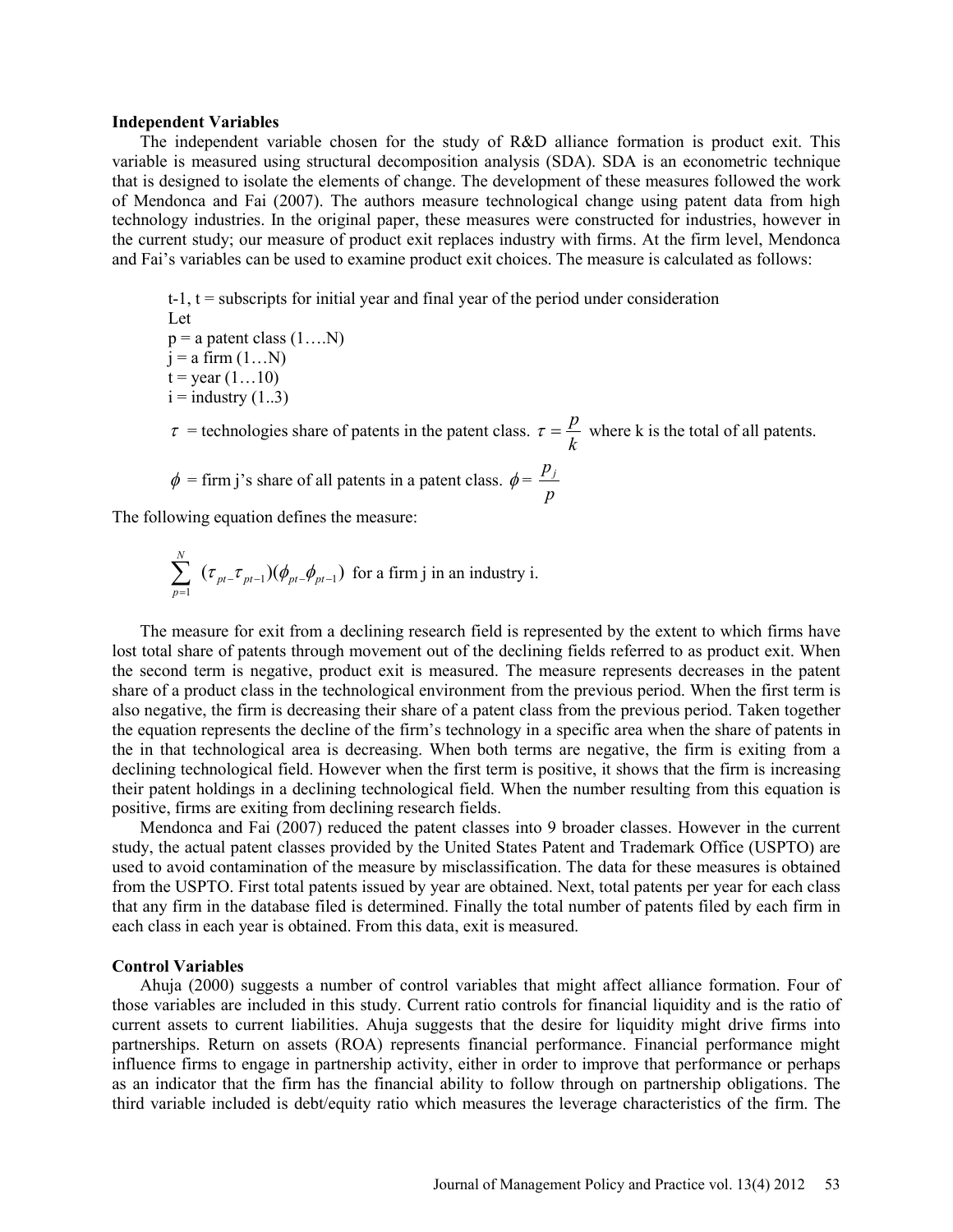amount of leverage might affect partnerships linkages due to the need to spread commitment by engaging in partnerships. The fourth variable, solvency indicates long term commitments of the firm (Gulati, 1995). Businesses engaging in long term projects with uncertain returns, a common occurrence in the pharmaceutical industry, might engage in partnerships to reduce the risk associated with long term commitments and the uncertainty associated with those commitments. Financial data for current ratio, ROA, debt/equity and solvency are obtained from Mergent Online. In some instances data are unavailable for certain companies in a given year. In these instances, additional information about the indicators is obtained by calculating the ratios from balance sheet data supplied by Compustat. Calculated results are compared to Mergent Online results for the same indicators to ensure that the indicators are calculated consistently. Total patents are also used as a control variable in this study since patents are used to obtain information about partnerships, location, and prior experience. It seems reasonable that firms filing more patents will also have more partnerships and more prior partnerships.

Proximity to partners is also added as a control variable. Closer proximity also benefits those firms by lowering coordination costs such as travel by key employees and shipping needed supplies (Porter, 1998). The ability to work closely with suppliers and complementors lowers the need for vertical integration. Proximity may also lead to closer relationships through better communication. Rich communication channels resulting from face to face meetings could enhance information exchange Individuals in clusters additionally may interact with each other in social situations since they live in close proximity. Familiarity in multiple contexts with individuals from other firms may lead to trust. Trust in turn may increase the possibility that firms will form alliances with one another (Uzzi, 1996, 1997). Distance was measured two ways. First distance was measured as a dichotomous variable with 1 indicating the partner firms were within 50 miles of each other. Additionally, the actual distance was obtained from the website www.geobytes.com/city**distance**tool.htm.

Finally, prior alliances are added as a control variable. Firms with prior experience in partnerships are more likely to have developed expertise in working with those partners (Li, Eden, Hitt, & Ireland, 2008). This expertise may take the form of routines or even tacit knowledge about how best to work with others to develop new products. Familiarity and expertise reduce uncertainty and make risk sharing with other firms more likely to succeed. In this study, the total number of prior alliances that were repeated in the current year was totaled for each year for each firm.

#### **Model and Estimation**

The dependent variable in this study, total partnerships is a positive count variable with a mean of .77 and a variance of 2.4. OLS regression is generally considered inappropriate when the dependent variable exhibits overdispersion. Two alternatives to OLS are Poisson and negative binomial regression. Poisson regression assumes an equal variance and mean while negative binomial regression has been developed to handle forms of count data when the assumptions of Poisson regression are not met as in the current study (Greene, 1997). Negative binomial distribution takes the form:  $\ln \lambda_i = \beta' x_i + \varepsilon$ . The disturbance term  $\varepsilon$  can reflect specification error or cross-sectional heterogeneity,  $\lambda_i$  represents the mean and variance of the distribution, and  $x_i$  is a vector of regressors.

In the context of panel analysis, another choice must be made between random and fixed effects. The general form of the panel regression equation is  $y_{it} = i\alpha_i + X_i\beta + \varepsilon_i$  (Greene, 1997). The difference between fixed and random effects is determined by the approach taken to the term  $\alpha_i$ , which represents the individual effect. In random effects models,  $\alpha$  is a group specific disturbance in which a single draw enters the regression identically in each period. The random effect model preserves degrees of freedom but assumes that individual effects are uncorrelated with other regressors. Conversely, the fixed effects model assumes that the individual effects are unknown parameters that must be estimated. Fortunately, the Hausman test allows one to determine which model is more appropriate (Greene, 1997). The null hypothesis that random effects was appropriate was rejected ( $p=0106$ ). Therefore the model used in this analysis is a fixed effects negative binomial model. Finally, the model uses an unbalanced panel design.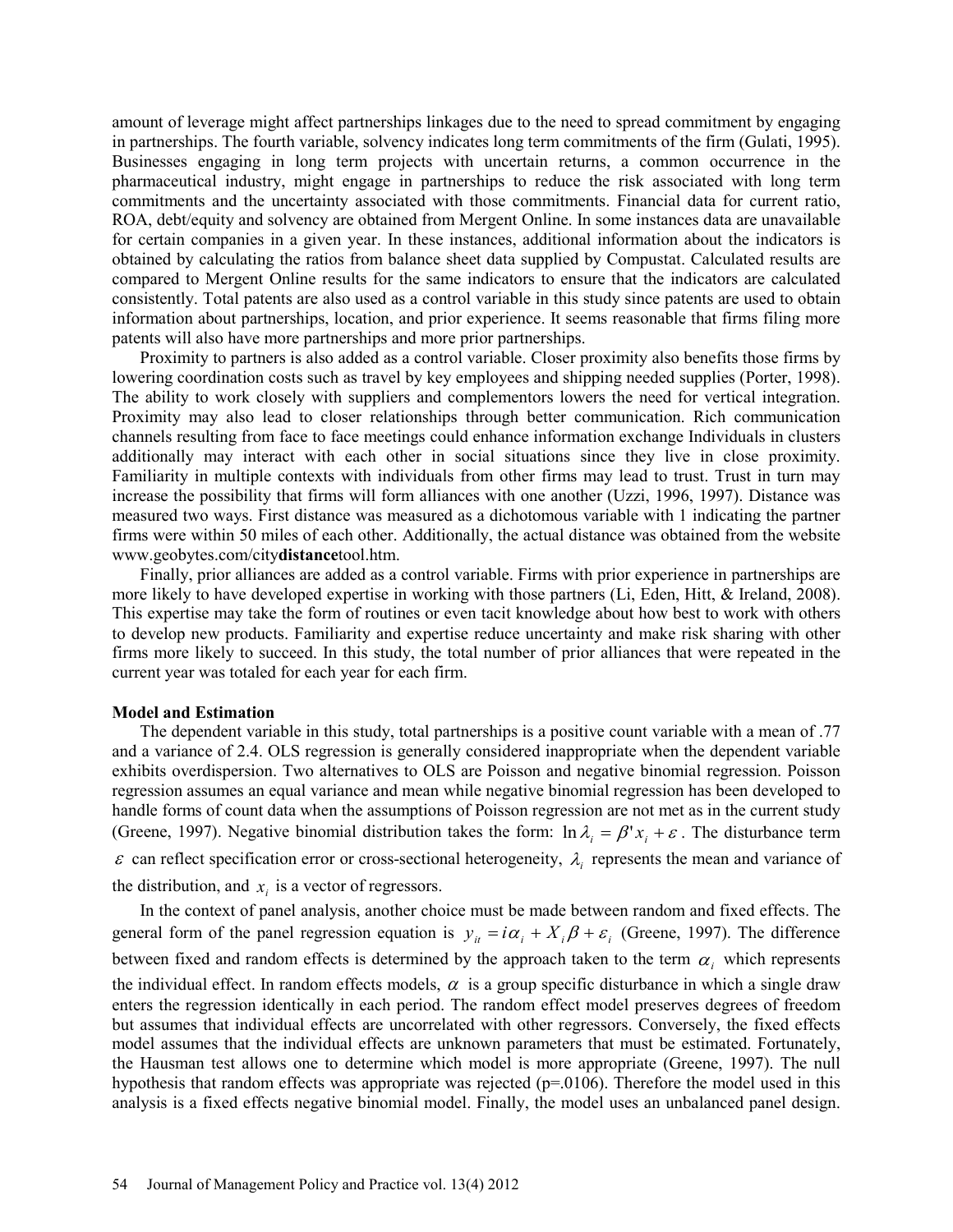In unbalanced designs, groups may be missing data and group sizes may vary. Stata 10 is used to conduct all statistical analysis and provides routines to conduct the model analyses.

## **RESULTS**

### **Descriptive Statistics**

Table 1 reports descriptive statistics for the study variables. Two of the product development variables, early movers and followers are significantly related to total patents which make sense given that patent data was used to generate these variables. However the other two product development variables product development and product exit are not significantly related to total patents. Among the control variables, current ratio, return on assets and total patents are significantly related to total partnerships. Current ratio is a measure of liquidity and suggests that lower liquidity may be associated with R&D partnership formation since the coefficient is negative. ROA is positively associated with total partnerships suggesting that the size of the firm in financial terms may promote R&D partnerships.

| Variable     | Mean  | s.d.  |         | $\overline{2}$ | 3       | $\overline{4}$ | 5        | 6      | $\overline{7}$ |
|--------------|-------|-------|---------|----------------|---------|----------------|----------|--------|----------------|
| 1. D/E       | .41   | 5.14  |         |                |         |                |          |        |                |
| 2. Solvency  | .38   | .75   | .07     |                |         |                |          |        |                |
| 3. CR        | 5.43  | 6.86  | .01     | $0.16***$      |         |                |          |        |                |
| 4. ROA       |       |       | .03     | .03            | .06     |                |          |        |                |
| 5. Distance  | 1881  | 1833  | $-0.06$ | .12            | $-.01$  | $-.08$         |          |        |                |
| Location     | .353  | .48   | .04     | $-.10$         | $-.01$  | .13            | $-53***$ |        |                |
| 7. Prior     | .62   | .49   | $-.11$  | $-.05$         | .14     | $-0.06$        | .04      | $-.08$ | 1              |
| 8. Total     | 13.65 | 38.12 | .02     | $-.05$         | $14***$ | $.12*$         | $-13$    | .17    | $-.04$         |
| Patents      |       |       |         |                |         |                |          |        |                |
| 9. Product   | .00.  | .002  | .00.    | $-.01$         | $-.07$  | .06            | $-.09$   | .03    | $-.04$         |
| Exit         |       |       |         |                |         |                |          |        |                |
| 10. Total    | .77   | 2.39  | .03     | .03            | $-.07*$ | $.08*$         | $\theta$ | $-.02$ | .15            |
| partnerships |       |       |         |                |         |                |          |        |                |
|              |       |       |         |                |         |                |          |        |                |
|              |       |       |         |                |         |                |          |        |                |

**TABLE 1 DESCRIPTIVE STATISTICS AND CROSS-LEVEL CORRELATIONS <sup>A</sup>**

 $a_n = 870$  \* p < 05 \* \* p < 01 \* \* \* p < 001

| Variable                  | 8        |         | 10 |
|---------------------------|----------|---------|----|
| 8. Total<br>Patents       |          |         |    |
| 9. Product<br>Exit        | $.20***$ |         |    |
| 10. Total<br>partnerships | $.23***$ | $-0.03$ |    |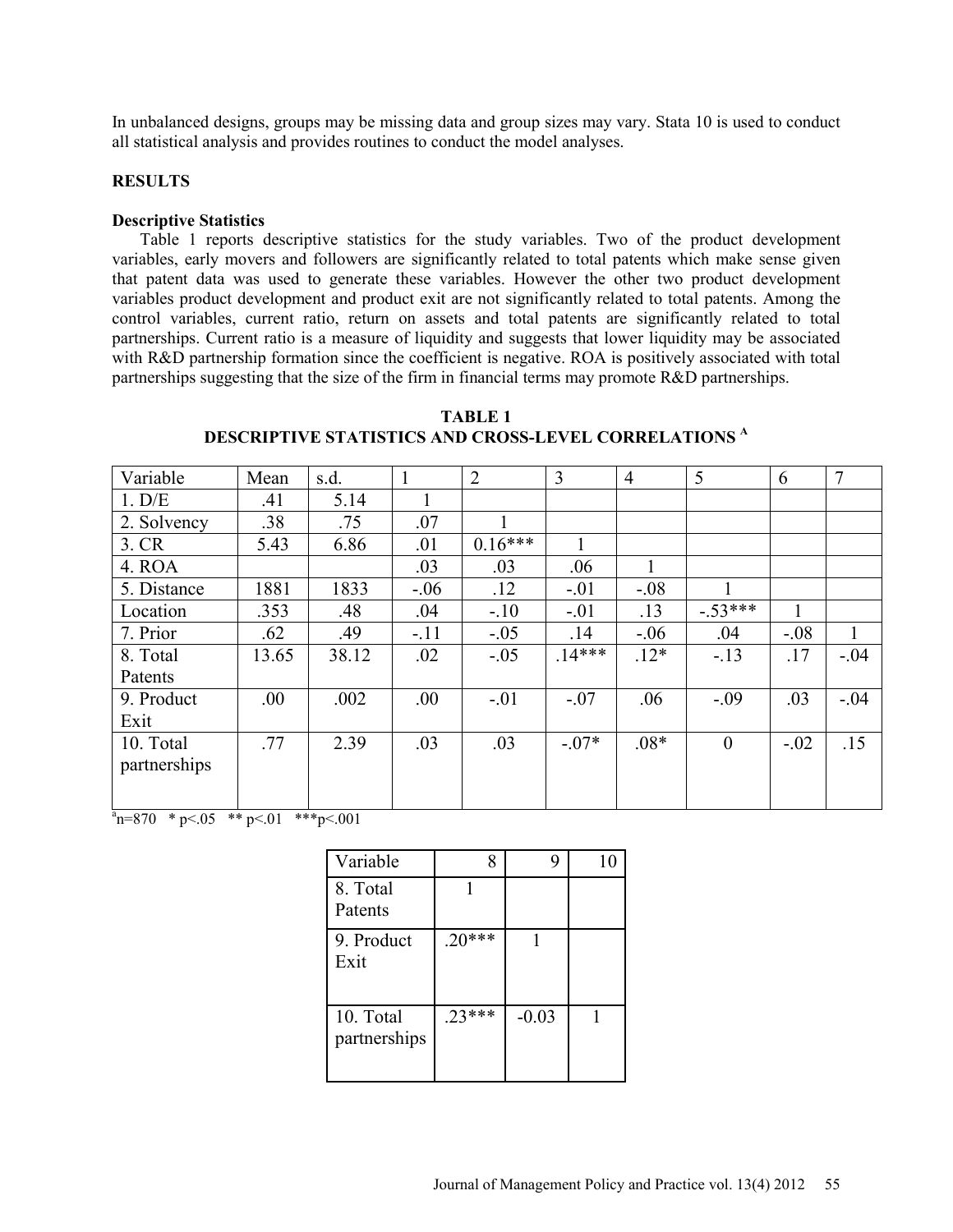| Variables                                                                                                      |                                                                             |                                                               |                                                                                       |                                                              |
|----------------------------------------------------------------------------------------------------------------|-----------------------------------------------------------------------------|---------------------------------------------------------------|---------------------------------------------------------------------------------------|--------------------------------------------------------------|
|                                                                                                                | Model 1                                                                     |                                                               | Model 2                                                                               |                                                              |
| Constant                                                                                                       | 16.43                                                                       | 548.76                                                        | 17.24                                                                                 | 994.28                                                       |
| Independent                                                                                                    |                                                                             |                                                               |                                                                                       |                                                              |
| Product exit                                                                                                   |                                                                             |                                                               | 50.23**                                                                               | 16.14                                                        |
| Control<br>D/E<br>Solvency<br><b>CR</b><br><b>ROA</b><br>Location<br>Distance<br>Prior<br><b>Total Patents</b> | 0.003<br>$-.025$<br>$-.006$<br>.004<br>$.277*$<br>.000<br>$.078***$<br>.001 | 0.012<br>.125<br>.015<br>.003<br>.134<br>.000<br>.008<br>.001 | $0.07**$<br>$-.027$<br>$-.0008$<br>.004<br>$.263\dagger$<br>.000<br>$.092***$<br>.001 | 0.01<br>.125<br>.018<br>.003<br>.134<br>.000<br>.010<br>.001 |
| df<br>Log Likelihood<br>Log-Likelihood ratio<br>Wald $X^2$                                                     | 7<br>$-199.17$<br>110.42                                                    |                                                               | 8<br>$-185.12$<br>28.1<br>113.00                                                      |                                                              |

# **TABLE 2<sup>A</sup> NEGATIVE BINOMIAL MODELS WITH FIXED EFFECTS FOR R&D PARTNERSHIP CREATION**

n=119  $\uparrow p < 10 \uparrow p < 05 \uparrow p < 01$ 

## **Regression Models**

The results of the fixed effects negative binomial regression analysis are reported in Table 2. Model 1 is the controls only model while model 2 adds the product exit variable. Model fit is significantly improved when product exit is added to the control variables.

In both models, prior experience with alliance partners is significantly related to the likelihood that firm's will have more total partnerships. In both models, location and prior experience are significantly related to total partnerships. Model 2 supports hypothesis 1 that exit from declining research fields is related to successful R&D partnerships ( $\beta$ =. 50.23 p < .01). The positive coefficient indicates that when firms are decreasing their holdings in a declining technological field, they form more R&D alliances that produce patents.

## **DISCUSSION**

In this study we enhance our understanding of strategic orientation, R&D alliances and innovation. The ability to exit from unproductive products increases the likelihood of entering successful R&D alliances. Firms that adapt to changing market conditions in the form of exiting unproductive fields may hold a competitive advantage over less nimble competitors within their industry due to their ability to form more productive R&D alliances. Alliances and networks provide instances where groups of firms work together for a common goal. Exiting declining technological fields makes firms into more attractive partners. For these firms, the awareness of the inadequacy of previous products produces a sufficient incentive to seek alliance partnerships.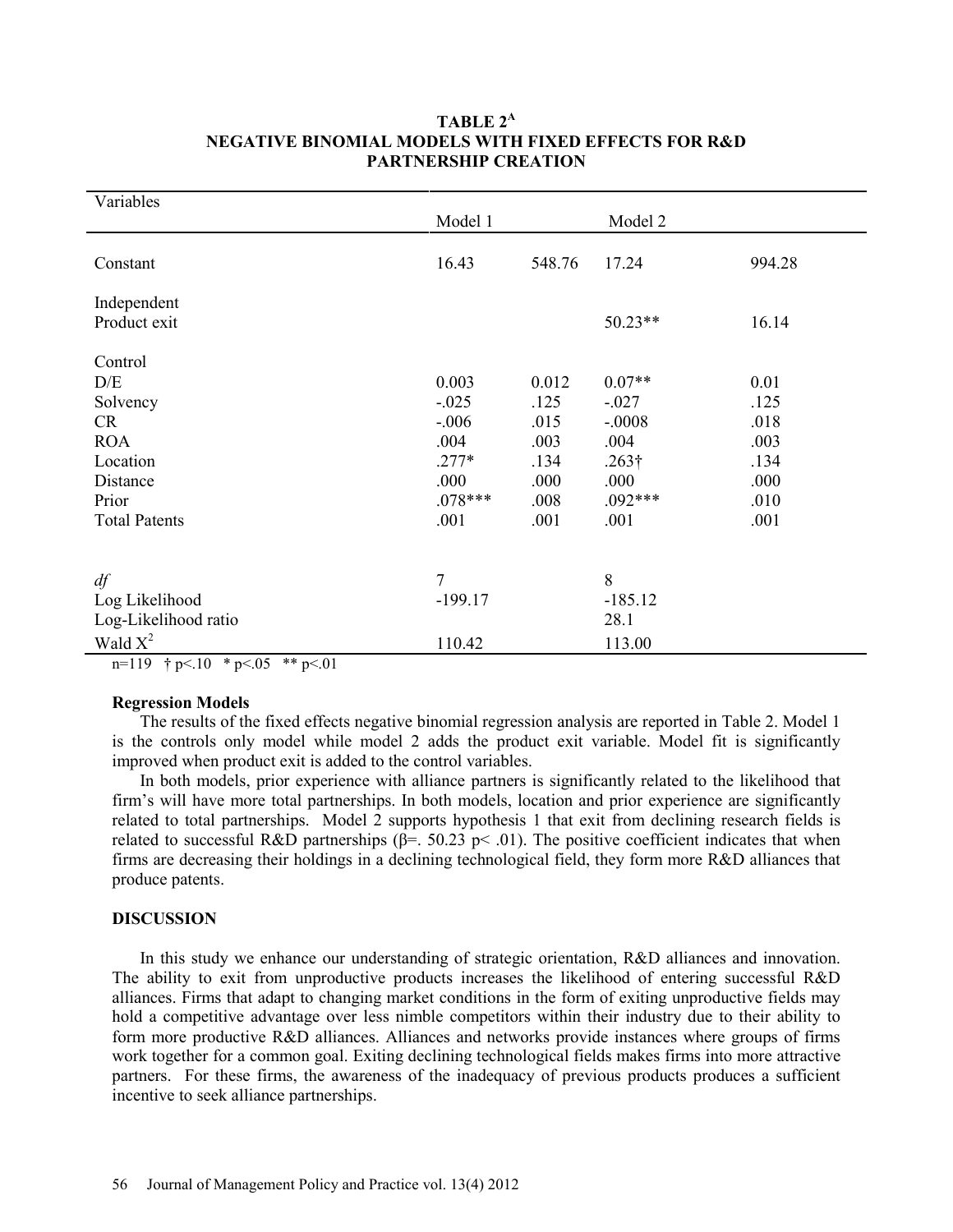Importantly, these firms are entering successful R&D alliances. Sampson (2005) observes that alliances may face considerable coordination challenges, uncertainty, and cultural differences. Thus the success of alliances in this study is all the more remarkable. It may be that the pressure of leaving familiar technological fields and using slack resources outweighs the problems typically associated with alliances.

Among control variables, prior experience with partners was a highly significant predictor of total partnerships. Two elements might cause this relationship to occur. First firms seem to find it easier and possibly safer to ally with known partners rather than to venture into new alliances. Familiarity breeds trust which increases alliance effectiveness making future alliances more sensible (Perry, Sengupta, & Krapfel, 2004). When these alliances occur repeatedly, they contribute to the total number of partnerships. Thus total partnerships represent a way of doing business for firms that repeat alliances with known partners. Secondly, it may be that managerial styles are represented by the use of prior partners such that these decision makers are more oriented to developing partners and sharing the glory and benefits of R&D discovery. Additionally firms that engage in frequent alliances may have a developed ability to handle alliances in terms of coordination and cultural issues. Some firms have a department dedicated to alliances for instance. Another interesting finding comes from the theory of clusters (Porter, 1998). In this study, actual distance was not related to alliances but the dichotomous variable that measured whether firms were within 50 miles of each other was significant. Normally a continuous variable provides more information than a dichotomous variable, however close proximity seems to be important here. Firms that were within 50 miles of each other formed more successful R&D alliances suggesting that physical proximity does benefit successful alliances since members of the firm can interact with each other more readily.

A limitation of the study is the somewhat small size of the sample that may have hindered the ability to find more significant relationships. Additionally, focusing on pharmaceuticals may fail to uncover important industry effects. Further, the firms used in this study had publicly available information. This precludes privately held firms. However it seems reasonable to believe that the publicly held firms filed more patents and engaged in more R&D partnerships which were the variable of interest in this study. We also incorporated product development variables at the firm level that in Mendonca and Fai's (2007) study were previously incorporated as technological change variables at the industry level. It might be argued that the relationship between the industry and the firm level are quite different and that the product development construct might have a different meaning. Nevertheless, the product development variables measure changes in the patenting patterns within the firms studied and provides valuable information not previously available. It might be interesting to consider the broader technological change environment in concert with the product development construct. In this instance, multilevel models over time could produce important discoveries.

On the positive side, this study uses a longitudinal design that allows two elements in the chain of causality to be examined. First the study determines which items covary and the study also examines the change over time in those relationships. Secondly, the inclusion of a ten year period allows the pharmaceutical industry to experience more than one historical change or event reducing the possibility of historical bias which could result from a cross sectional study. Third, the element of product development order of entry and exit are added as possible antecedents to alliance formation. This is also the first time that product exit choices have been used in the context of R&D alliances. Finally, understanding the antecedents of successful R&D alliance formation may inform decision makers about the reasonableness of forming partnerships with other firms and entities.

## **REFERENCES**

Afuah, A. (2000) How much do your co-opetitors' capabilities matter in the face of technological change? *Strategic Management Journal*, 21, (3), 387-404.

Ahuja G. (2000). The duality of collaboration: inducements and opportunities in the formation of interfirm linkages. *Strategic Management Journal*, 21, (3), 317–343.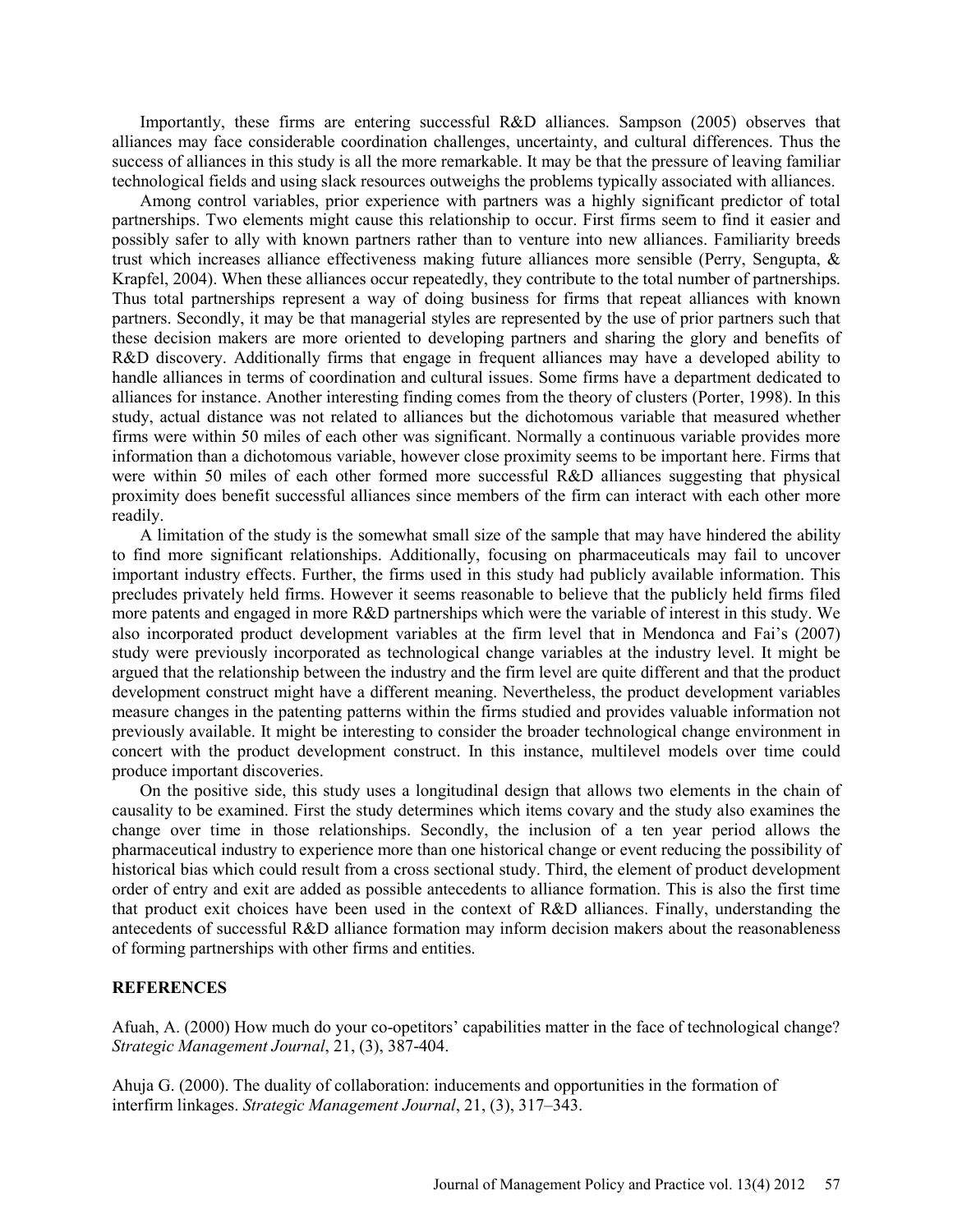Anand B, Khanna T. (2000). Do firms learn to create value? The case of alliances. *Strategic Management Journal*, 21, (3), 295–315.

Bleeke, J., & Ernst, D. (1993). Sleeping with the enemy. Harvard International Review 15, (4), 12-15.

Lopez-Gamero, M., Molina,-Azorin, J., & Claver-Cortes, E. (2011). Environmental uncertainty and environmental management perception: A multiple case study. *Journal of Business Research*, 64, (4), 427-435.

Damanpour, F. Organizational innovation: A meta-analysis of effects of determinants and moderators. (1991). *Academy of Management Journal*, 34, (3), 820-842.

Dosi, G. Sources, procedures, and microeconomic effects of innovation. (1988). *Journal of Economic Literature* 26, (3), 1120-1171.

Gerwin, D., & Ferris, J. (2004). Organizing new product development projects in strategic alliances. *Organization Science*, 15, (1), 22-37.

Gimeno, J. (2004). Competition within and between networks: The contingent effect of competitive embeddedness on alliance formation. *Academy of Management Journal* , 47, 820-842.

Grant R. (1996). Toward a knowledge-based theory of the firm. *Strategic Management Journal*, 17, 109– 122.

Green, S., Welsh, A., & Dehler, G. (2003). Advocacy, performance, and threshold influences on decisions to terminate new product development. *Academy of Management Journal* , 46, (4), 419-434.

Greene, W. H. (1997). Econometric analysis (5th Ed.). Upper Saddle River, NJ: Prentice Hall.

Gulati, R. (1995). Social structure and alliance formation patterns: a longitudinal analysis. *Administrative Science Quarterly*, 40, (4), 619-652.

Kale, J., & Singh, P. (2001). How to make strategic alliances work. *MIT Sloan Management Review*, 42, (4): 37-43.

Kalaignanam, K., Shankar, V., and Varadarajan, R. (2007). Asymmetric new product development alliances: Win-win or win-lose partnerships? *Management Science*, 53, (3), 357-374.

Khanna, T. The scope of alliances. (1998). *Organization* Science, 9, (3), 340-355.

Kogut, B. (1988). Joint Ventures: Theoretical and empirical perspectives. *Strategic Management Journal*, 9, (4), 319-332.

Lai, W., & Chang,P. (2010). Corporate motivation and performance in R&D alliances. *Journal of Business Research*, 63, (5), 490-496.

Li, D., Eden, L., Hitt, M., & Ireland, D. (2008). Friends, acquaintances, or strangers? Partner selection in R&D alliances. *Academy of Management Journal*, 51, (2), 315-334.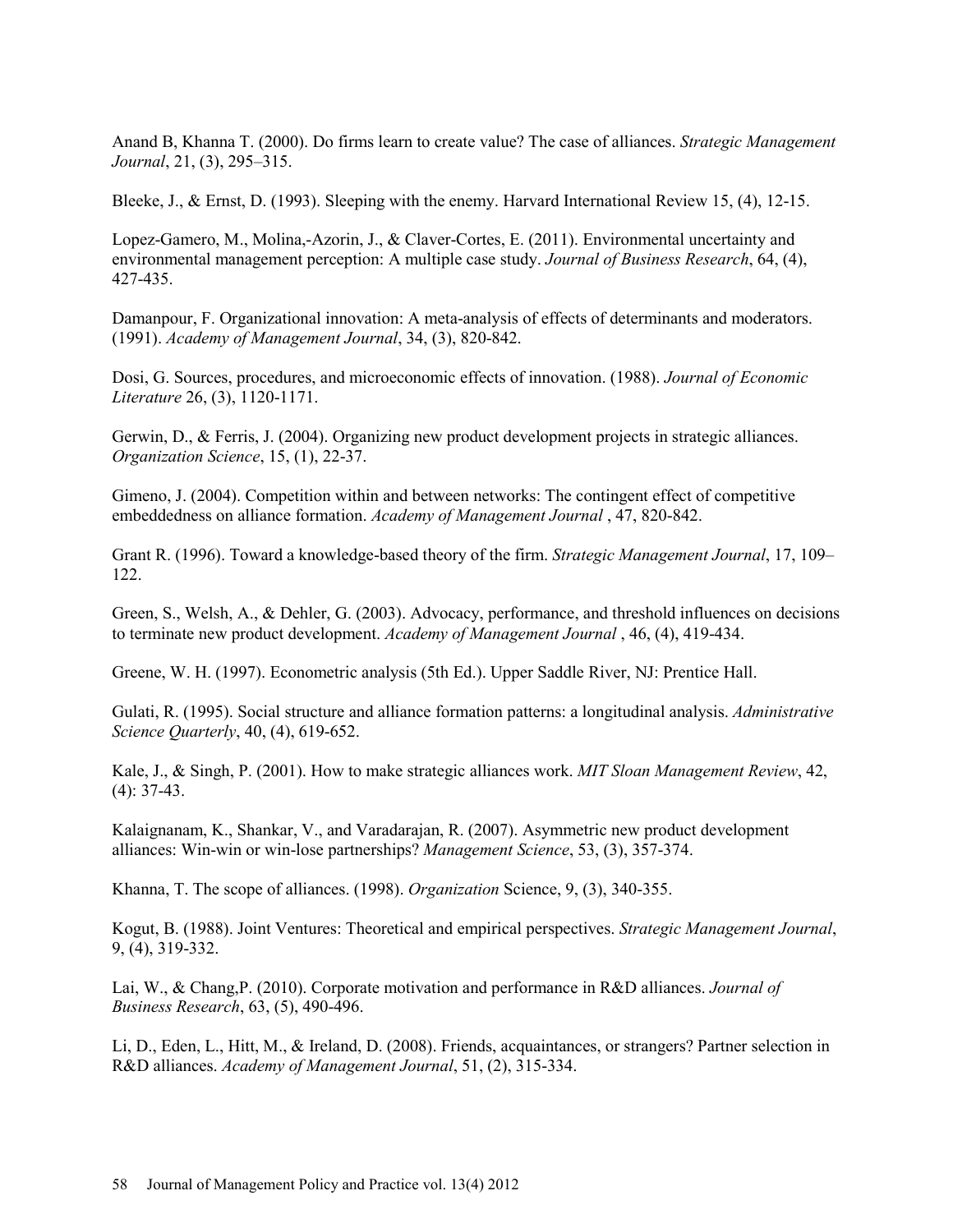Mendonca, S., & Fai, F. (2007). Decomposing technological change at the twilight of the twentieth century: evidence and lessons from the world's largest innovating firms. Innovation Management, Policy and Practice 9, (3-4), 311–323.

Oxley, J., & Sampson, R. (2004). The scope and governance of international R&D alliances. . *Strategic Management Journal,* 25, (8-9), 723-749.

Park, S., & Ungson, G. (2001). Interfirm rivalry and managerial complexity: a conceptual framework of alliance failure. *Organization Science*, 12, (1), 1237-53.

Perry, M., Sengupta, S., & Krapfel, R. (2004). Effectiveness of horizontal alliances in technologically uncertain environments: are trust and commitment enough? *Journal of Business Research*, 57, (9), 951- 953.

Pertusa-Ortega, E., Zaragosa-Saez, P., & Claver-Cortes, E. (2010). Can formalization, complexity, and centralization influence knowledge performance? *Journal of Business Research*, 63, (3), 310-320.

Porter, M. (1998). Clusters and the new economics of competition. Harvard *Business* Review, 76, (6), 77- 90.

Rothaermel, F. (2001). Incumbent's advantage through exploiting complementary assets via interfirm cooperation. *Strategic Management Journal*, 22, (6-7), 687-699.

Rothaermel, F., & Boeker, W. (2008) Old technology meets new technology: complementaries, similarities, and alliance formation. *Strategic Management Journal*, 29, (1), 47-77.

Sampson, R. (2005). Experience effects and collaborative returns in R&D alliances. *Strategic Management Decision*, 26, (11), 1009-1031.

Schilling, M., & Phelps, C. (2007). Interfirm collaboration networks: The impact of large-scale network structure on firm innovation. *Strategic Management Journal*, 53, (7), 1113-1126.

Sydow, J., Schreyogg, G., & Koch, J. (2009). Organizational path dependence: opening the black box. *Academy of Management Review*, 34, (4), 689-709.

Tushman, M., & Anderson, P. (1997). Technological discontinuities and organizational environments. *Administrative Science Quarterly* 31, (3), 439-465.

Uzzi, B. (1996). The sources and consequences of embeddedness for the economic performance of organizations: the network effect. *American Sociological Review*, 61, (4), 674-698.

Uzzi, B. (1997) Social structure and competition in interfirm networks: the paradox of embeddedness. *Administrative Science Quarterly*, 42, (1), 35-67.

## **Web Reference**

www.geobytes.com/city**distance**tool.htm (Last accessed 11/16/10)